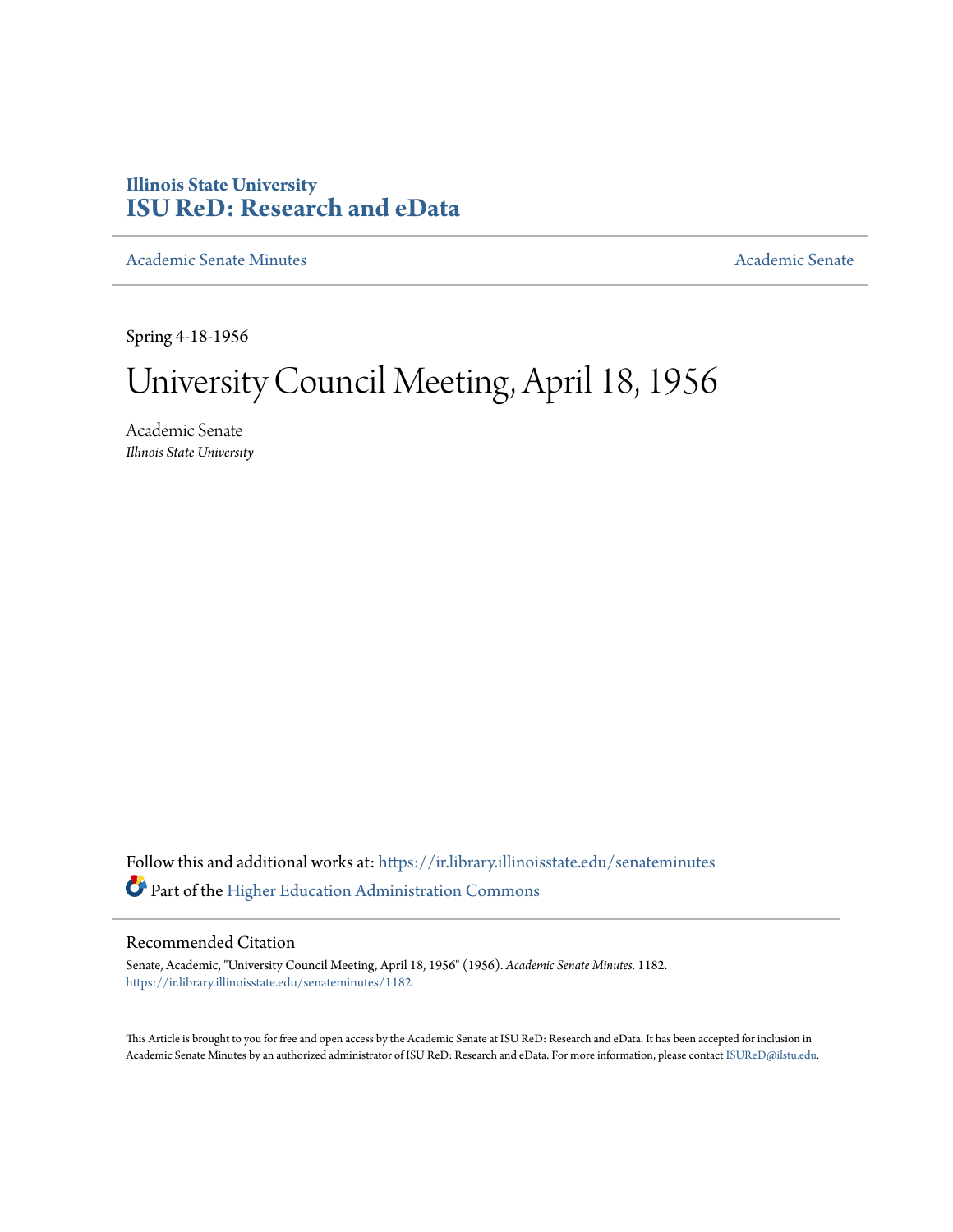April 18, 1956

The regular meeting of the University Council was called to order at 7:15 by the chairman, Mr. Sorensen.

## Members Present

Harold Deweese Chris De Young Victor Gimmestad Arthur Larsen Harry Lovelass Clyde McCormick Burton O'Connor Elizabeth Russell Clarence Sorensen Ruth Stroud Herman Tiedeman Bjarne Ullsvik Arthur Watterson Ruth Zimmerman

Non-Members Present Russell Glasener F, L. D. Holmes John Kinneman Ethel Stein Sadie Udstuen Dale Vetter

After substituting the name De Young for that of Deweese in the list of newly eiected members of the Council, Mr. Tiedeman moved that the minutes of the previous meeting be approved as written. The motion was seconded by Mr. Deweese and was passed.

The first item on the agenda was a report of the meeting of the Teachers College Board on April 16 in Chicago. Mr. Larsen distributed copies of the report from Illinois State Normal University regarding enrollment of different department and extension courses. He also reported that the Board approved the recommendations made by the University APT Committee.

The chairman, Mr. Sorensen, read from the By-Laws of the University Council, Article IX, section 3 which states, "the Council and the Committee shall determine by mutual agreement what recommendations are to be referred to the former for consideration." Mr. Sorensen stated that since the work of the APT-Committee is a joint responsibility, that we must share this responsibility by giving suggestions for the work of the AFT Committee. The Executive Committee recommended that we invite our department heads to send suggestions to the APT Committee. In the lengthy discussion which followed many suggestions and comments were made or questions were raised. Some of the comments and suggestions were:

- l. The Council might help the APT Committee decide the most difficult cases.
- The head of departments should be more effective in making the decisions.
- 3. The APT Committee might ask the head of departments regarding the status of persons who seem to warrant promotion and have not been recommended for promotion.
- 4. The Council needs to review the recommendations in the formative stage.
- 5. We might find out how the faculty feels about the composition of the APT Committee.
- 6. We need more communication between Council and faculty to bring about better understanding.
- 7. It was indicated in early reports of the Board that the API' Committee should approve appointments, but they have never organized for this function because of the time element. The Council was asked to help on this problem.
- 8. The heads of departments should not be members of the APT Committee.
- 9. The work of the APT Committee would be improved with greater continuity of services. 199-3165-2 of services.